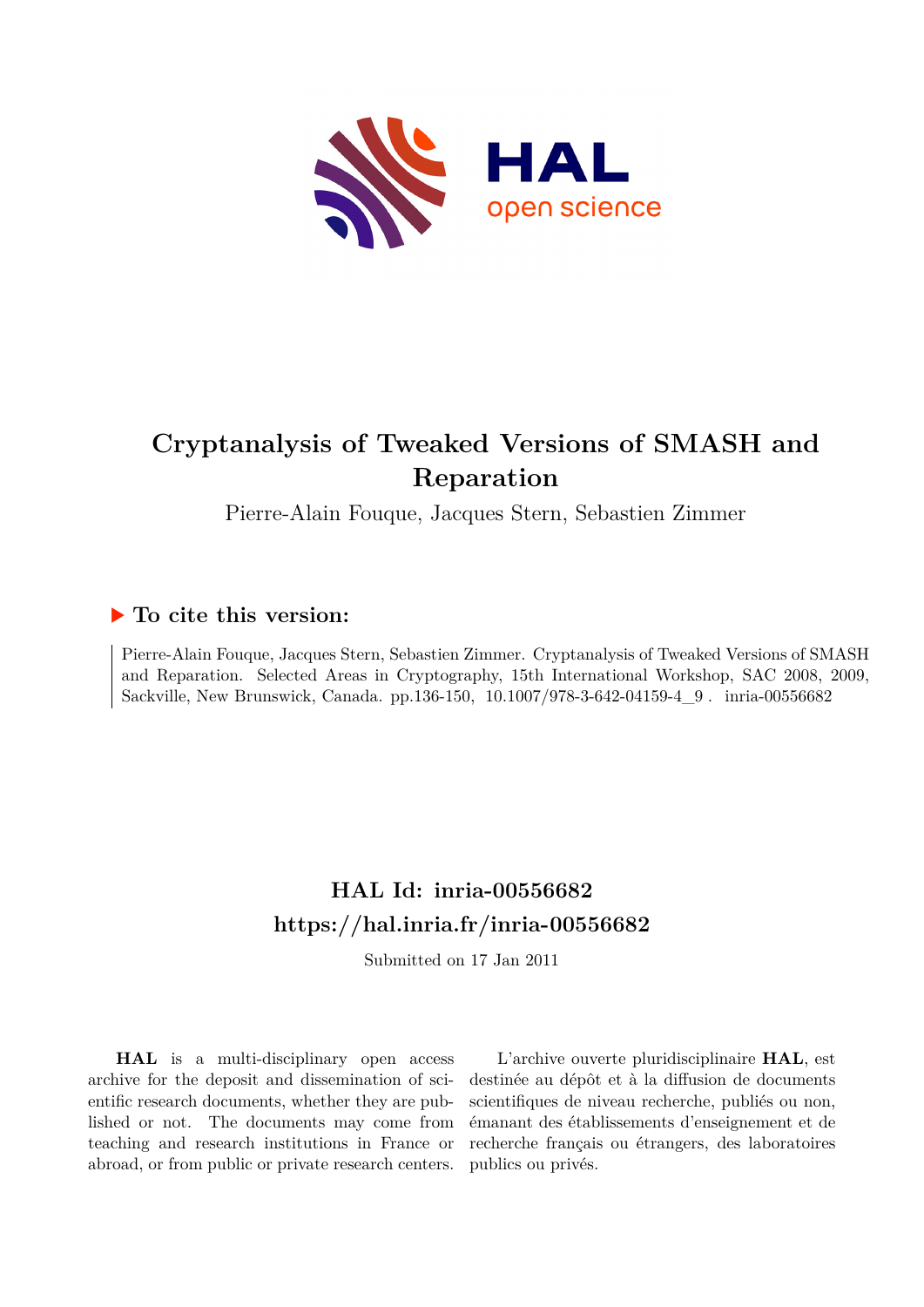# **Cryptanalysis of Tweaked Versions of SMASH and Reparation**

Pierre-Alain Fouque, Jacques Stern, and Sébastien Zimmer

CNRS-École normale supérieure-INRIA, Paris, France {Pierre-Alain.Fouque,Jacques.Stern,Sebastien.Zimmer}@ens.fr

Abstract. In this paper, we study the security of permutation based hash functions, *i.e.* blockcipher based hash functions with fixed keys. SMASH is such a hash function proposed by Knudsen in 2005 and broken the same year by Pramstaller *et al.* Here we show that the two tweaked versions, proposed soon after by Knudsen to thwart the attack, can also be attacked in collision in time  $\mathcal{O}(n2^{n/3})$ . This time complexity can be reduced to  $\mathcal{O}(2^{2\sqrt{n}})$  for the first tweak version, which means an attack against SMASH-256 in  $c \cdot 2^{32}$  for a small constant c. Then, we show that an efficient generalization of SMASH, using two permutations instead of one, can be proved secure against collision in the ideal-cipher model in  $\Omega(2^{n/4})$  queries to the permutations. In order to analyze the tightness of our proof, we devise a non-trivial attack in  $\mathcal{O}(2^{3n/8})$  queries. Finally, we also prove that our construction is preimage resistant in  $\Omega(2^{n/2})$  queries, which the best security level that can be reached for 2-permutation based hash functions, as proved in [12].

# **1 Introduction**

Hash functions have recently been the subject of many attacks, revealing weaknesses in widely trusted hash functions such as MD5 or SHA-1. For this reason, some recent papers deal with new designs for hash functions such as SMASH [6] or Radiogatún  $[2,3]$ . Most of previous constructions of hash functions use blockciphers, since we know how to build such secure and efficient primitives and since good constructions of compression functions based on them are known. However, in the proofs of classical constructions of compression function, such as Davies-Meyer used in MD5 and SHA-1, the assumption made on the blockcipher is very strong, namely that *for each key*, or message for hash function, *the blockcipher acts as a random permutation*. Such an assumption, which has been introduced by Shannon and formalized in the ideal-cipher model in 1998 by Bellare *et al.* in [1], is impossible to check. For instance, it is possible that among the  $2^{512}$  possible keys of the SHACAL blockcipher used for SHA-1, some weak keys exist, which could be used by an attacker. One solution to restrict the power of the adversary is to fix the key as it is the case in SMASH.

In order to study blockcipher for such constructions, Knudsen and Rijmen at Asiacrypt last year [7] proposed to use the notion of known-key distinguisher.

R. Avanzi, L. Keliher, and F. Sica (Eds.): SAC 2008, LNCS 5381, pp. 136[–150,](#page-15-0) 2009.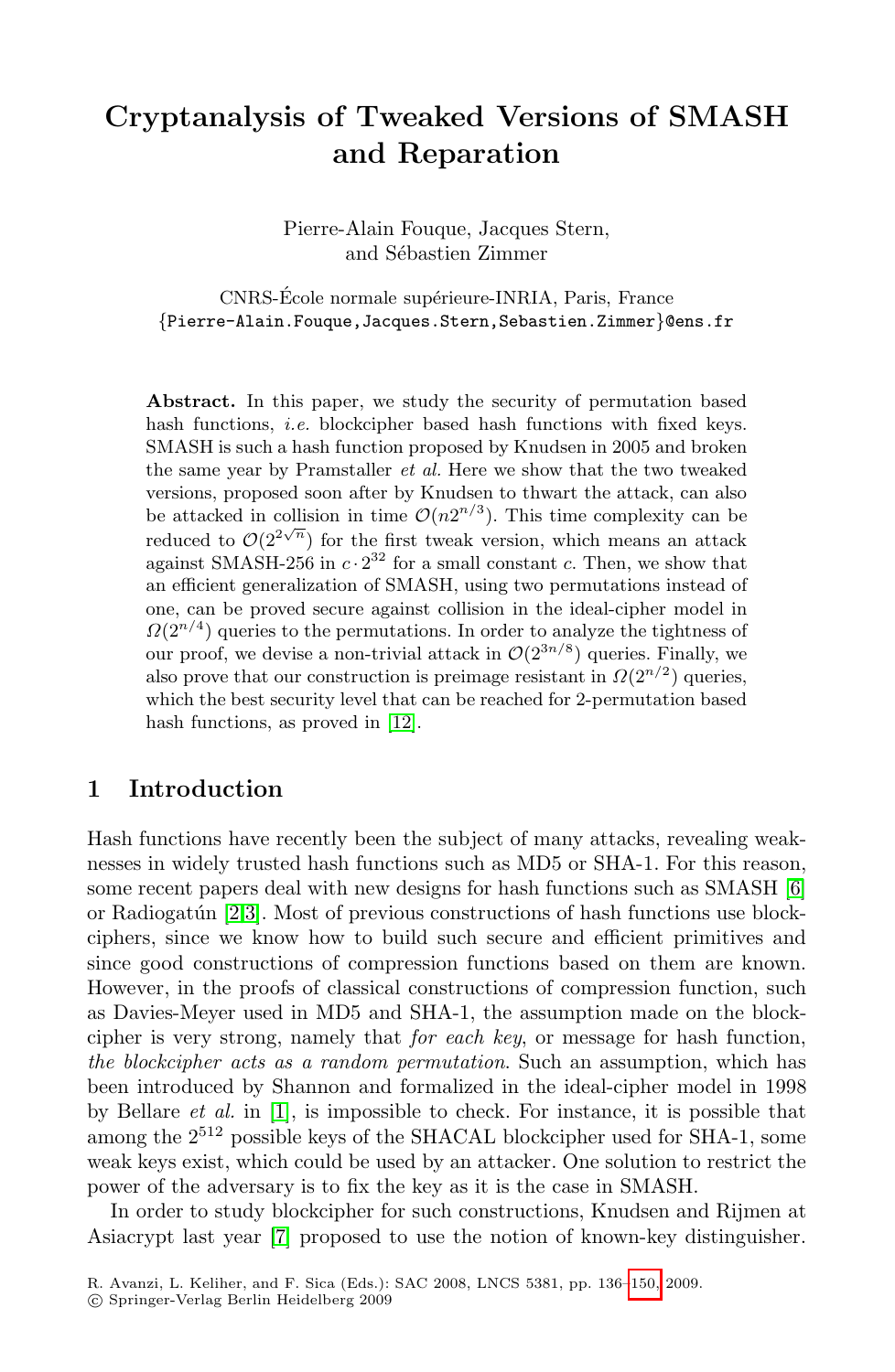The latter is an adversary which tries to distinguish a blockcipher from random permutation when the key is known. This model seems to be less permissive than the ideal-cipher model required to study the Davies-Meyer construction. Knudsen and Rijmen mention that this approach could be used to analyze hash function constructions, but the security model is not formally defined, seems to be hard to formalize, and to take into account for a security proof.

Even if there is no security model well adapted to study this alternate construction mode, it is particularly interesting since the assumption on the blockcipher seems to be more realistic. We refer to *permutation* based hash functions to precise that we do not use the flexibility of having many permutations using a blockcipher. In the constructions we are interested in, we only require one or two permutations to behave as random permutations, thus the probability to have a weak key is low and cannot be used by the adversary. Finally, another practical advantage of such constructions is that the key schedule of some blockciphers is more costly than the encryption processes and so avoiding the key schedule algorithm is interesting in term of speed and in term of space for hardware implementation.

# **1.1 Related Work**

At FSE 2005, Knudsen [6] proposed a design for a compression function using only *one* permutation and a particular instance called SMASH. Soon after, Pramstaller *et al.* [10] broke it in collision very efficiently and Lamberger *et al.* [9] broke it in second preimage. That is why Knudsen proposed two tweaks to avoid the attacks, so that the expected complexity of any collision attack is still  $\mathcal{O}(2^{n/2})$ .

The security of 1-permutation based hash functions has been studied at Eurocrypt 2005 by Black *et al.* [4]. They show a very interesting impossibility result: in the ideal-cipher model, the number of queries to the permutation required to attack in collision the hash function is very low, linear in the bitsize of the input/output permutation. This result seems to rule out the construction of compression function using *one* permutation. However, it has one drawback which is very important in practice: even if the number of queries is low, the overall time complexity of the attack presented is very high, namely  $O(n2<sup>n</sup>)$ . Therefore, in a computational model which would take into accounts the time or space complexity of the attack, such a construction could be possible. That is why the result of [4] does not completely rules out the construction of hash function based on one permutation such as SMASH. Finally, in the same vein, Steinberger and Rogaway at Eurocrypt'08 extend this result for many permutations against collision and preimage attacks. The main result interesting for us, is that with two permutations the preimage and collision resistance cannot be proved if more than  $O(2^{n/2})$  queries are made to the permutations.

# **1.2 Our Results**

In this paper, we first exhibit a new collision attack against the two tweaked versions of SMASH with complexity in time and memory of order  $O(n2^{n/3})$ ,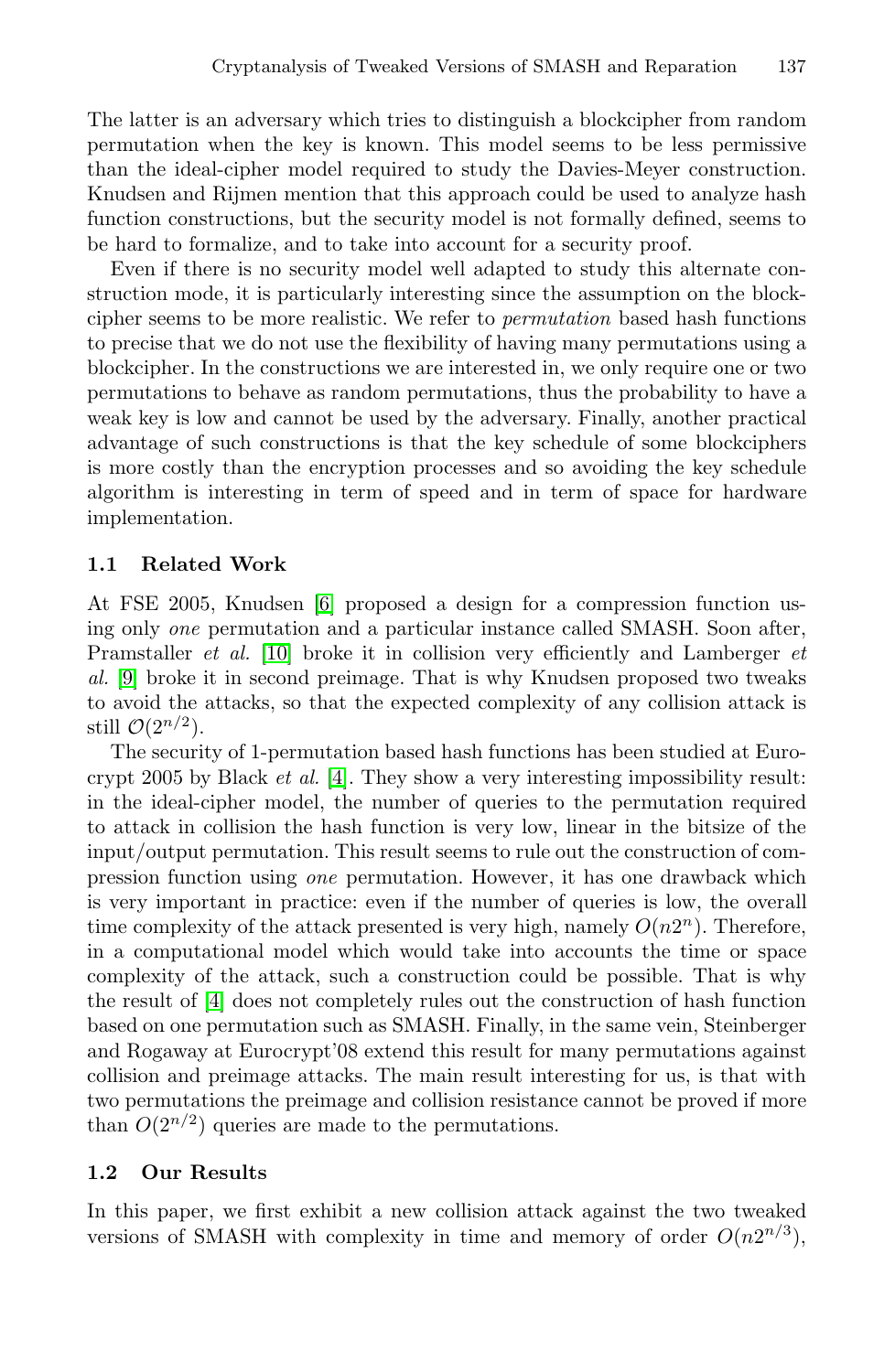generating a 2-block collision. For the first tweak version, the attack can be improved and the complexity reduced to approximately  $2^{32}$  for  $n = 256$ . To avoid our attack, we propose to replace one special operation, namely the multiplication by a constant in an extension field of  $GF(2)$ , by a strong permutation. This modification has already been proposed by Thomsen [13], but has never been analyzed. We prove that a collision attack against this new scheme requires at least  $2^{n/4}$  queries to the permutations. In order to better evaluate its collision resistance in term of number of queries, we devise an attack that requires  $2^{3n/8}$  queries but needs  $O(2^{3n/4})$  in time and works only if the Merkle-Damgård strengthening is not used. Finally, we prove that the number of queries required to attack the preimage is at least of  $2^{n/2}$ . Note that this latter bound is optimal according to Steinberger and Rogaway attack. Therefore our construction has also a theoretical interest since it is the first 2-permutation based hash function provably collision and preimage resistant. It gives a lower bound for the best collision resistance that we can obtain with such a construction and proves that the best preimage collision resistance of these schemes is in  $\Theta(2^{n/2})$  queries.

Remark that, even if we are not able to prove better bounds, this does not say that our function is weak since we are not aware of an attack requiring less than the birthday attack for collision if the Merkle-Damgård strengthening used. For the preimage, since the attack of Steinberger and Rogaway requires  $O(2^n)$ time complexity, we propose an attack requiring  $O(2^{n/2})$  time complexity for the compression function and  $O(2^{3n/4})$  for the full hash function.

## **1.3 Organization of the Paper**

In section 2, we recall the security model and the designs of SMASH and of our generalization. We propose our collision attack on SMASH in section 3 and study the resistance of our new hash function against collision attacks in section 4. Finally, in section 5, we study the resistance against preimage of our construction.

# **2 Construction and Security Model**

# **2.1 Security Model**

The ideal-cipher model. To model blockciphers, we use the ideal-cipher model introduced by Shannon. In this model, the adversary is not computationally limited and the blockcipher is viewed as a family of functions  $E: \{0,1\}^{\kappa} \times$  $\{0,1\}^n \to \{0,1\}^n$  such that for each k,  $E(k, \cdot)$  is a permutation on  $\{0,1\}^n$ . For every key k,  $E(k, \cdot)$  is chosen uniformly at random in the set of all permutations on *n* bits. This implies that, for the adversary, for each key  $k \in \{0,1\}^{\kappa}, E(k, \cdot)$ is a random and independent permutation.

The adversary A is given access to the oracles E and  $E^{-1}$ , which is denoted by  $A^{E,E^{-1}}$ : it can ask at most Q oracle queries to either E or  $E^{-1}$  and the answer of a query  $(K_i, X_i)$  for E is  $Y_i = E(K_i, X_i)$  and the answer of a query  $(K_i, Y_i)$  for  $E^{-1}$  is  $X_i = E^{-1}(K_i, Y_i)$ .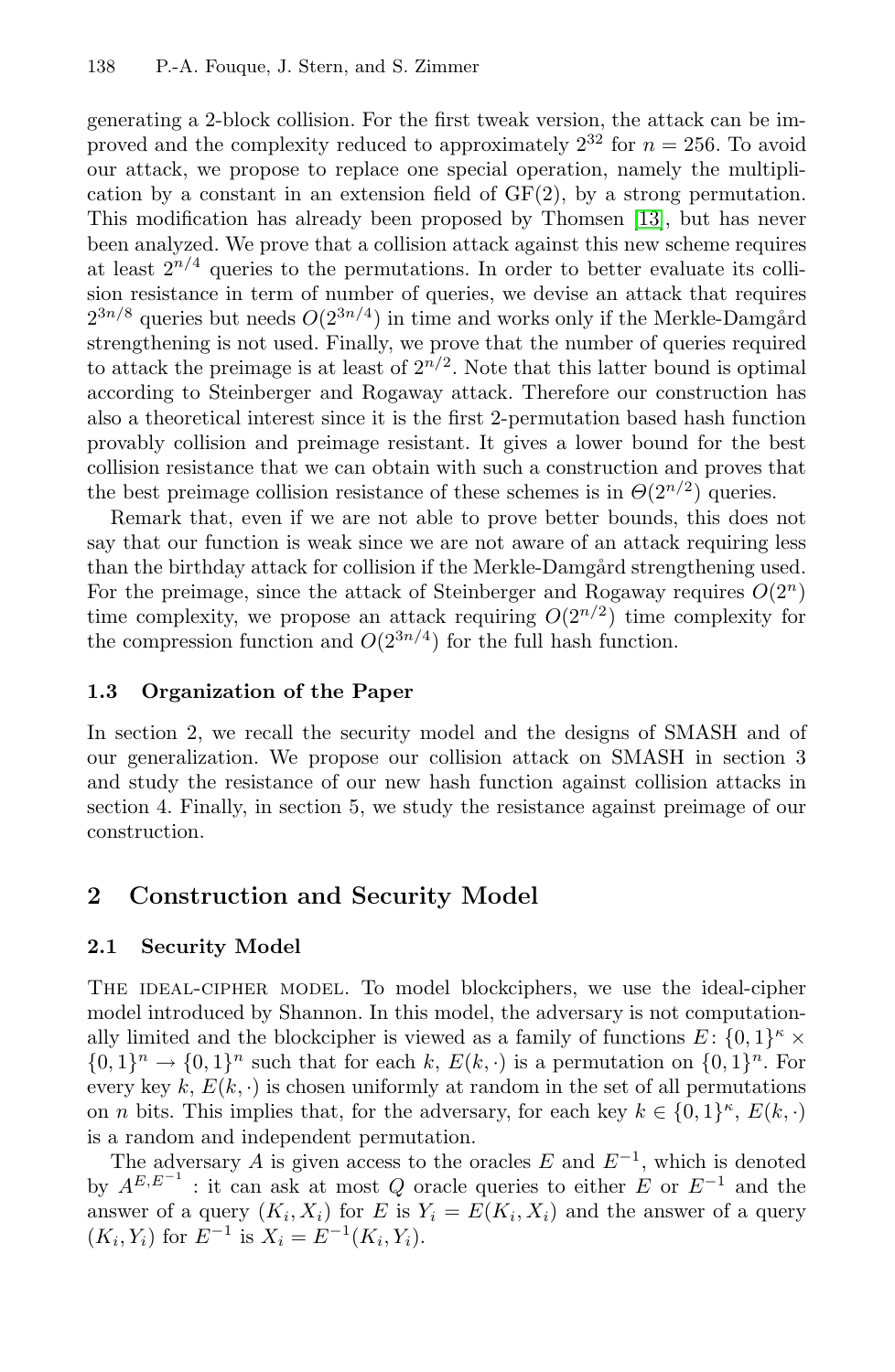REMARKS ON THE SECURITY MODEL. In our 2-permutation based construction, the keys  $k_1$  and  $k_2$  chosen for the construction are public and given to the adversary. As the permutations  $E(k, \cdot)$  for  $k \neq k_1, k_2$  are independent of  $E(k_1, \cdot)$ and  $E(k_2, \cdot)$ , we assume w.l.o.g that the adversary does not ask oracle queries  $(k, x)$  to E or  $(k, y)$  to  $E^{-1}$  with  $k \neq k_1, k_2$ . For the sake of simplicity we denote  $\pi_1 = E(k_1, \cdot)$  and  $\pi_2 = E(k_2, \cdot)$  and give oracle access to  $\pi_1, \pi_1^{-1}, \pi_2$  and  $\pi_2^{-1}$ . Note that in this case we do not lean upon the whole power of the ideal-cipher model, we only require that  $\pi_1$  and  $\pi_2$  were chosen independently and uniformly at random in the set of all permutations. We do not use the fact that for every  $k \neq k_1, k_2, E(k, \cdot)$  is a permutation chosen uniformly at random in the set of all the permutations.

COLLISION RESISTANCE. If  $H$  is a hash function, the goal of the adversary is to break the collision resistance of  $H$ , that is to find two different messages  $(M, M')$  such that  $H(M) = H(M')$ . The ability of the adversary to break H collision resistance is denoted  $\mathsf{adv}_{H}^{\mathsf{Coll}}(A)$  and is equal to:

$$
\Pr\left[H(M) = H(M') \land M \neq M' | A^{E,E^{-1}} \Rightarrow (M, M')\right]
$$

The probability is taken over the random coins of A and over all the possible blockcipher E where E is generated as specified above. The notation  $A^{\tilde{E}, E^{-1}} \Rightarrow$  $(M, M')$  means that A, after at most Q queries to E or  $E^{-1}$ , outputs  $(M, M')$ . We denote by  $\mathsf{adv}^{\mathsf{Coll}}_H(Q)$  the maximum of  $\mathsf{adv}^{\mathsf{Coll}}_H(A)$  over all the adversaries A which can make at most  $Q$  queries.

Assumptions. We assume that the adversary does not ask a query for which it already knows the answer; namely, it does not ask the same query twice or if it asks  $(k, x)$  to E, which returns y, it does not ask  $(k, y)$  to  $E^{-1}$ , and vice versa. Furthermore, we assume that when an adversary outputs  $(M, M')$ , it has already computed  $H(M)$  and  $H(M')$ , *i.e.* it has already made all the oracle queries required to compute  $H(M)$  and  $H(M')$ queries required to compute  $H(M)$  and  $H(M')$ .

Measures of the complexity. There are two classical ways to measure the complexity of the attack. On one hand, one can say that this complexity is equal to the time complexity of the adversary. This is the complexity we are interested in, in practice, and this is the complexity that Knudsen consider in his paper about SMASH [6] and that we consider in our attack of SMASH. We refer to this complexity as the *practical complexity*. On the other hand, the attack complexity can be measured by the number of queries made to the oracles. This is the complexity oftenly used in proofs [11,5], or on the contrary to show that proofs cannot be established [4,12]. We use this complexity in our security proofs. It is refered in the following as the *query complexity*. Note that the practical complexity is always greater than the query complexity.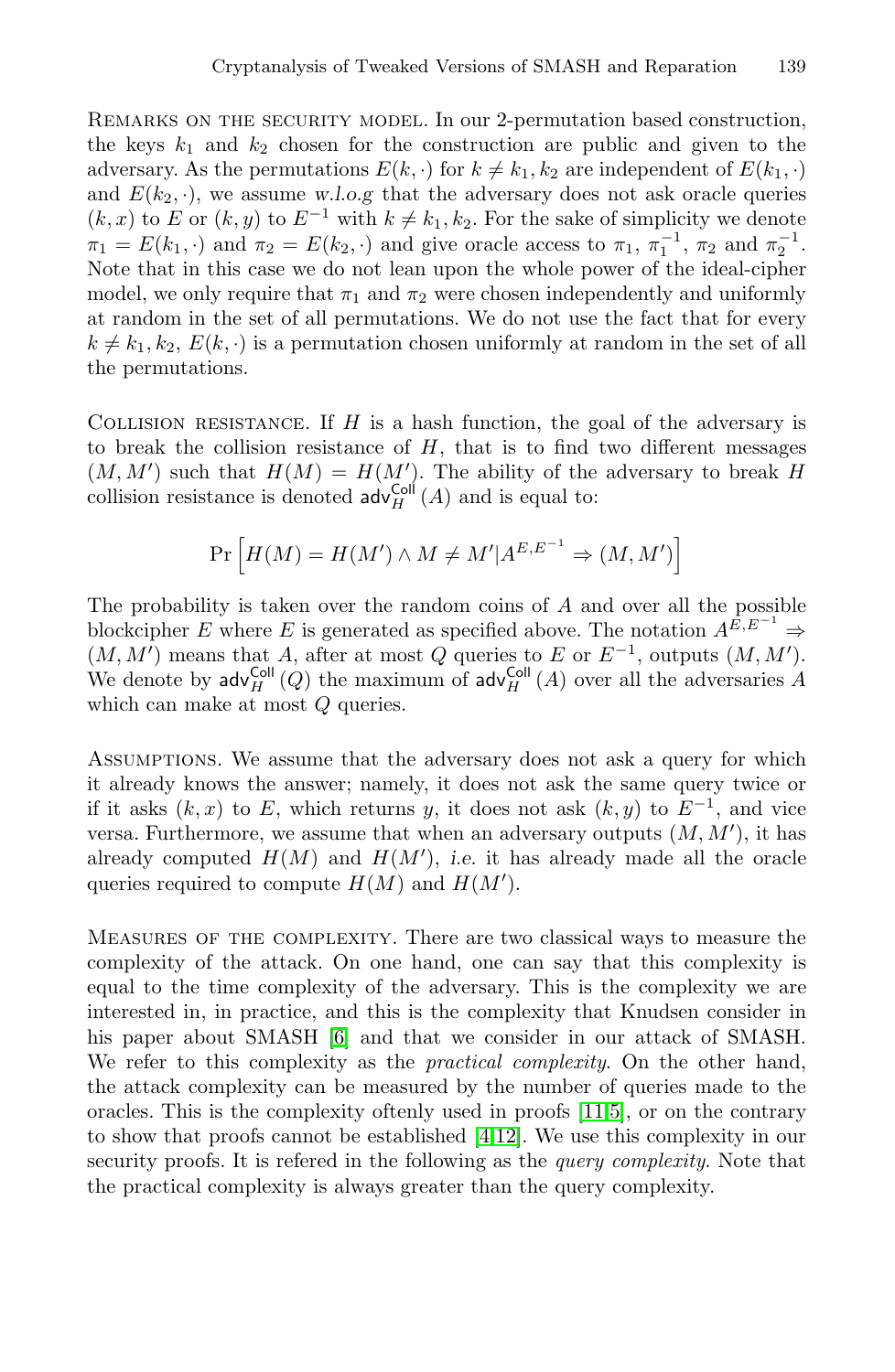

**Fig. 1.** SMASH compression function and our 2-permutation based compression function

### **2.2 SMASH Construction and Generalization**

In this subsection, we introduce successively the original operating mode of SMASH, the modifications proposed by Knudsen and our new construction which is a generalization of the SMASH design.

**Smash.** Firstly we present the original version of SMASH. Let  $\pi = E(0^n, \cdot)$  be a random permutations,  $IV \in \{0,1\}^n$  be a fixed string,  $\theta \neq 0,1$  be a fixed element of  $GF(2^n)$ , the finite field of  $2^n$  elements, and smash:  $\{0,1\}^n \times \{0,1\}^n \rightarrow \{0,1\}^n$ be the function defined by:

$$
smash^{\pi}(h,x) = \pi(h \oplus x) \oplus h \oplus \theta \cdot x,
$$

where  $\cdot$  denotes the multiplication in  $GF(2^n)$ .

Given  $(IV, \pi, \theta)$ , the hash of a message  $x = (x_1, \ldots, x_\ell) \in \{0, 1\}^{n \cdot \ell}$  is given by  $SMASH(x) = h_{\ell+1}$  where  $h_0 = \pi(IV) \oplus IV = smash^{\pi}(IV, 0^n)$ ,  $h_k =$  $smash^{\pi}(h_{k-1}, x_k)$ , for all  $1 \leq k \leq \ell$ , and  $h_{\ell+1} = \pi(h_{\ell}) \oplus h_{\ell} = smash^{\pi}(h_{\ell}, 0^n)$ .

**Tweaked Versions of Smash.** After the attack of [10], it has been proposed two ways to modify the scheme [10,6], namely: "One is to use different permutations  $\pi$  for every iteration. Another is to use a secure compression function  $(\dots)$ after the processing of every t blocks of the message for, say  $t = 8$  or  $t = 16$ ".

We call the modification which consists in using a different permutation for every iteration, the *first modification* and the modification which consists in using a secure compression function (as  $\pi(h) \oplus h$  for example) after the processing of every t blocks of the message, the *second modification*.

**Our Generalized Construction.** Let  $IV \in \{0,1\}^n$  be a fixed string,  $\pi_1 =$  $E(0^n, \cdot)$  and  $\pi_2 = E(1^n, \cdot)$  be two random permutations, and  $f: \{0, 1\}^n \times$  ${0,1}<sup>n</sup> \rightarrow {0,1}<sup>n</sup>$  be the function defined by:

$$
f(h,x) = \pi_1(x) \oplus \pi_2(x \oplus h) \oplus h
$$

Given  $(IV, \pi_1, \pi_2)$ , the hash of a message  $x = (x_1, \ldots, x_\ell) \in \{0, 1\}^{n \cdot \ell}$  is  $H(x) =$  $h_{\ell}$  where  $h_0 = IV$ ,  $h_k = f(h_{k-1}, x_k)$  for all  $1 \leq k \leq \ell$ .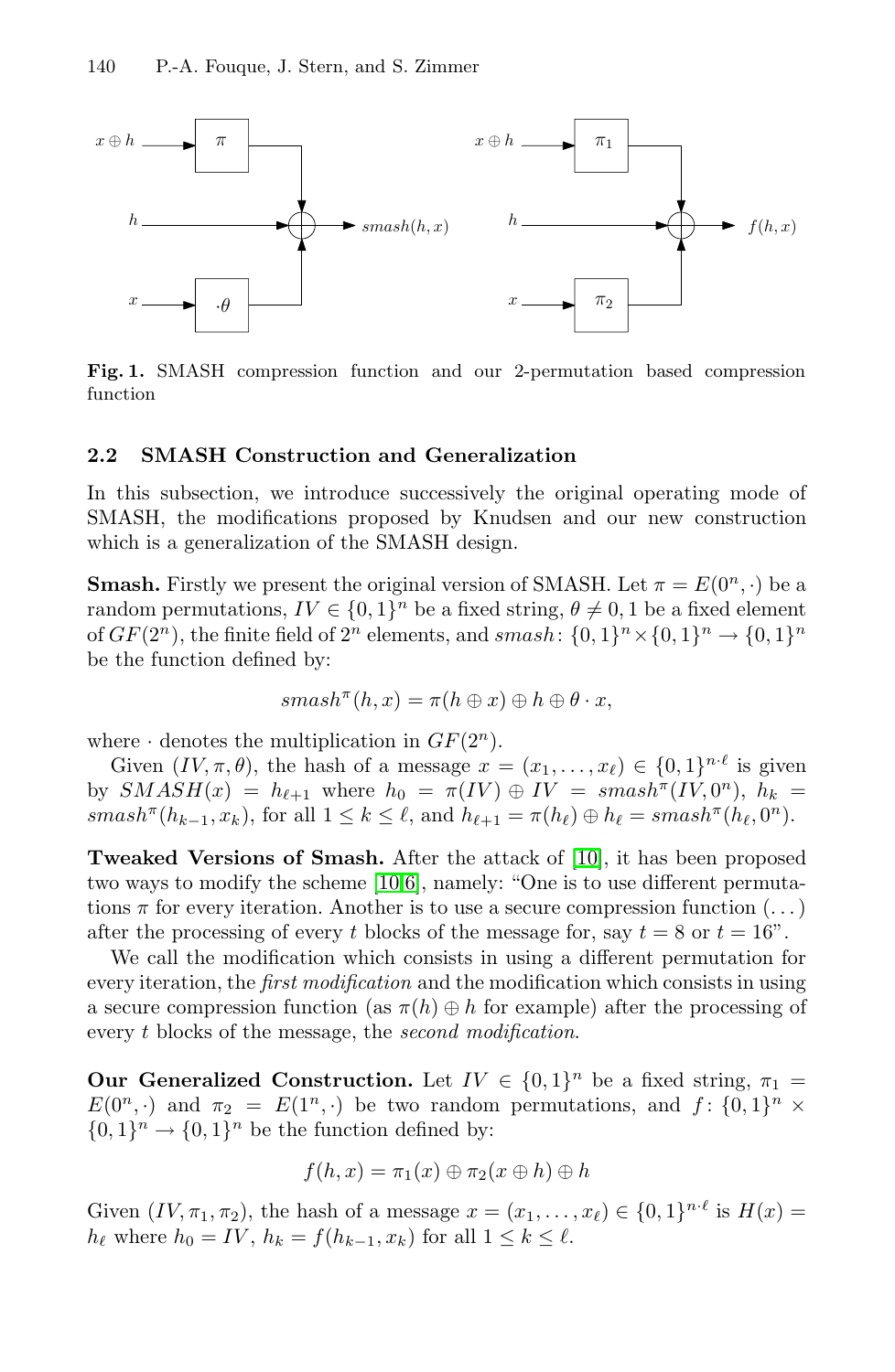PADDING. The constructions introduced before require that the message length is a multiple of a fixed integer which depends on the block size. To extend this construction to arbitrary length messages, one can add an injective padding to the message, such as the classical padding proposed for SMASH: add a '1' and as many '0' as required. In SMASH, it is also required to add the so-called Merkle-Damgård strenghtening, that is to concatenate the encoded length of the message at the end of the message. We also advice to add the Merkle-Damgård strenghtening for our construction, since, even if the security proof we are able to establish does not require it, the best known collision attacks against the construction without strengthening are strictly more efficient than the best known collision attacks against the construction with the strengthening.

# **3 A Collision Attack against All Versions of SMASH**

In this section, we present a collision attack against SMASH in  $\mathcal{O}(n2^{n/3})$ . Since it generates a 2-block collision, it can be mounted against the two modifications of SMASH, as long as  $t \geq 3$  (we remind that t denotes the number of iterations using the classical SMASH compression function before the use of an alternate secure compression function). Then we present an improvement of the attack which can be used to reduce the complexity of the attack. It can be applied against the first modification and then the attack generates two  $2^{\sqrt{n}-1}$ -block long collision messages and has a practical complexity of  $\mathcal{O}(2^{2\sqrt{n}})$ . This means that for  $n = 256$ , there is an attack in  $c \cdot 2^{32}$  where c is a small constant. It also can be applied against the second modification if  $t = 8$  or  $t = 16$ , but its impact is more limited.

#### **3.1 Generic Attack**

This subsection describes an attack against the collision resistance of the two modifications of SMASH with practical complexity of  $\mathcal{O}(n2^{n/3})$ . It generates a 2-block collision.

Note that the generic collision attack presented in [4] by Black *et al.* also applies to SMASH used with the first modification and finds a collision with a query complexity of at most  $\mathcal{O}(2(n+1))$  but a practical complexity greater than  $\mathcal{O}(2^n)$ . Therefore, this attack does not negate the security level expected by Knudsen [6], namely a practical security of  $\mathcal{O}(2^{n/2})$ . The attack presented in [10] by Pramstaller *et al.* is very efficient against the original version of SMASH, but as they precise in their paper, it does not apply to the two modifications.

In the following, we use the notations already introduced in subsection 2.2. Let  $\pi$  and  $\pi'$  be the two permutations used respectively in the first and in the second iteration. Let  $(\alpha_1, \beta_1)$  and  $(\alpha'_1, \beta'_1)$  be 2 pairs such that  $\pi(\alpha_1) = \beta_1$  and  $\pi'(\alpha'_1) = \beta'_1$ . Let us define  $\gamma_1 = \beta_1 \oplus \theta \cdot \alpha_1$ ,  $\gamma'_1 = \beta'_1 \oplus \theta \cdot \alpha'_1$ ,  $x_1 = \alpha_1 \oplus h_0$ ,  $h_1 = smash^{\pi}(h_0, x_1) = \beta_1 \oplus \theta \cdot \alpha_1 \oplus (\theta + 1) \cdot h_0$ , and  $x'_1 = \alpha'_1 \oplus h_1$ . Consequently, for  $h_2 = smash^{\pi'}(h_1, x_1'),$  we get:

$$
h_2 = \gamma_1' \oplus (\theta + 1) \cdot \gamma_1 \oplus (\theta + 1)^2 \cdot h_0.
$$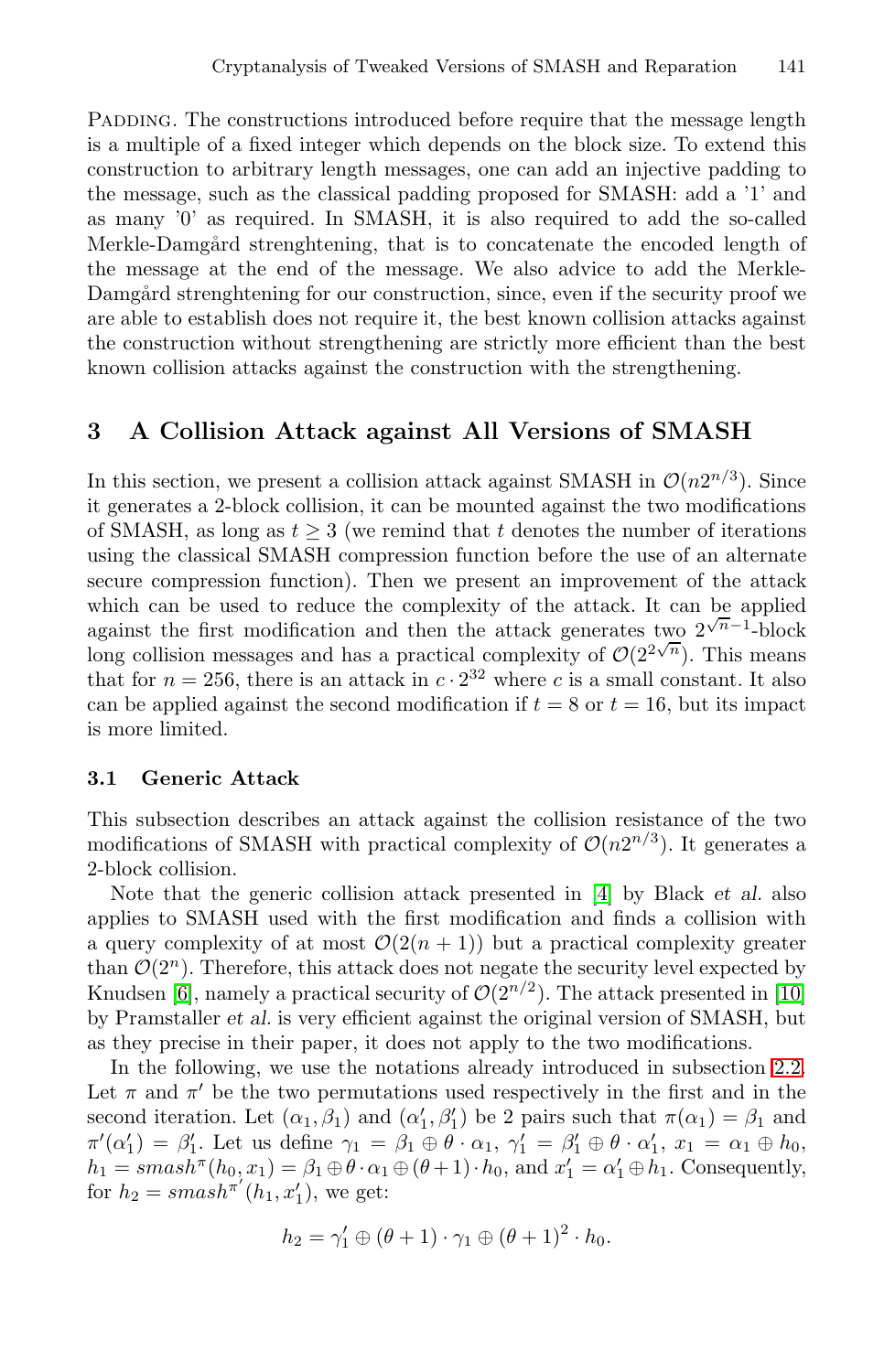Let  $(\alpha_2, \beta_2)$  and  $(\alpha'_2, \beta'_2)$  be 2 other pairs such that  $\pi(\alpha_2) = \beta_2$  and  $\pi'(\alpha'_2) = \beta'_2$ . Let us define similarly as above  $\gamma_2 = \beta_2 \oplus \theta \cdot \alpha_2$ ,  $\gamma_2' = \beta_2' \oplus \theta \cdot \alpha_2'$ ,  $x_2 = \alpha_2 \oplus h_0$ ,  $h'_1 = smash^{\pi}(h_0, x_2) = \beta_2 \oplus \theta \cdot \alpha_2 \oplus (\theta + 1) \cdot h_0$  and  $x'_2 = \alpha'_2 \oplus h'_1$ . For  $h'_2 =$  $smash^{\pi'}(h'_1, x'_2),$  we get:

$$
h'_2 = \gamma'_2 \oplus (\theta + 1) \cdot \gamma_2 \oplus (\theta + 1)^2 \cdot h_0.
$$

First, notice that if  $h_2 = h'_2$ , then  $SMASH(x_1, x'_1) = SMASH(x_2, x'_2)$ . We have  $h_2 = h'_2$  if and only if  $\gamma'_1 \oplus (\theta + 1) \cdot \gamma_1$  equals  $\gamma'_2 \oplus (\theta + 1) \cdot \gamma_2$ , which is equivalent to:

$$
(\theta + 1) \cdot \gamma_1 \oplus (\theta + 1) \cdot \gamma_2 \oplus \gamma_1' \oplus \gamma_2' = 0. \tag{1}
$$

The attack can be easily deduced from this relation.

Let us makes 2q queries to  $\pi$  to generate 2 sequences with q elements  $(\alpha_{1,i}, \beta_{1,i})$ and  $(\alpha_{2,i}, \beta_{2,i})$  and  $2q$  queries to  $\pi'$  to generate 2 sequences with q elements  $(\alpha'_{1,i}, \beta'_{1,i})$  and  $(\alpha'_{2,i}, \beta'_{2,i})$ . Let us compute the associated  $\gamma_{j,i} = \beta_{j,i} \oplus \theta \cdot \alpha_{j,i}$  and  $\gamma'_{i,i} = \beta'_{i,i} \oplus \theta \cdot \alpha'_{i,i}$ , for  $j = 1, 2$  and  $1 \leq i \leq q$ .

If  $q = 2^{n/4}$ , the birthday paradox says that with high probability there exists a quadruple  $(\gamma_{1,a}, \gamma'_{1,b}, \gamma_{2,c}, \gamma'_{2,d})$  such that equation (1) is true. However finding such a quadruple requires a time complexity of  $\mathcal{O}(n2^{n/2})$ . For  $q = 2^{n/3}$ , the algorithm presented in [14] allows to find such a quadruple in time  $\mathcal{O}(n2^{n/3})$ and space  $\mathcal{O}(2^{n/3})$ . Therefore, using this algorithm, we can mount an attack with query complexity of  $\mathcal{O}(2^{n/3})$  and practical complexity of  $\mathcal{O}(n2^{n/3})$  which is much smaller than the practical complexity of  $\mathcal{O}(2^{n/2})$  that one could expect.

#### **3.2 Improvements of the Attack**

The improvement presented in this subsection comes from the generalization presented in [14] of the 4-list algorithm. The more lists there are, the smaller the practical complexity is. The main drawback of this improvement is that it generates longer colliding messages and therefore cannot be used completely against the second modification.

Let assume that instead of searching for 2-block colliding messages, we are searching for 3-block colliding messages. Using the same notations as above, let us introduce  $\pi''$  the permutation used in the third iteration and  $(\alpha''_1, \beta''_1)$  and  $(\alpha''_2, \beta''_2)$  two pairs such that  $\pi''(\alpha''_1) = \beta''_1$  and  $\pi''(\alpha''_2) = \beta''_2$ . If we define similarly as above  $x_1'' = \alpha_1'' \oplus h_2$  and  $x_2'' = \alpha_2'' \oplus h_2'$ , and generalize previous notations, we have that

$$
h_3 = \gamma_1'' \oplus (\theta + 1) \cdot \gamma_1' \oplus (\theta + 1)^2 \cdot \gamma_1 \oplus (\theta + 1)^3 \cdot h_0
$$
  

$$
h_3' = \gamma_2'' \oplus (\theta + 2) \cdot \gamma_2' \oplus (\theta + 2)^2 \cdot \gamma_2 \oplus (\theta + 1)^3 \cdot h_0
$$

Therefore,  $h_3 = h'_3$  if and only if  $(\theta + 1)^2 \cdot (\gamma_1 \oplus \gamma_2) \oplus (\theta + 1) \cdot (\gamma'_1 \oplus \gamma'_2) \oplus \gamma''_1 \oplus \gamma''_2 = 0$ .

This leads to an attack which generates 6 lists and tries to find one element in every list such that the xor of theses elements is equal to 0. This can be generalized to k-block long messages. We can show that  $h_k = h'_k$  if and only if:

$$
\bigoplus_{i=0}^{k} (\theta + 1)^{k-i} \cdot (\gamma_1^{(i)} \oplus \gamma_2^{(i)}) = 0.
$$
 (2)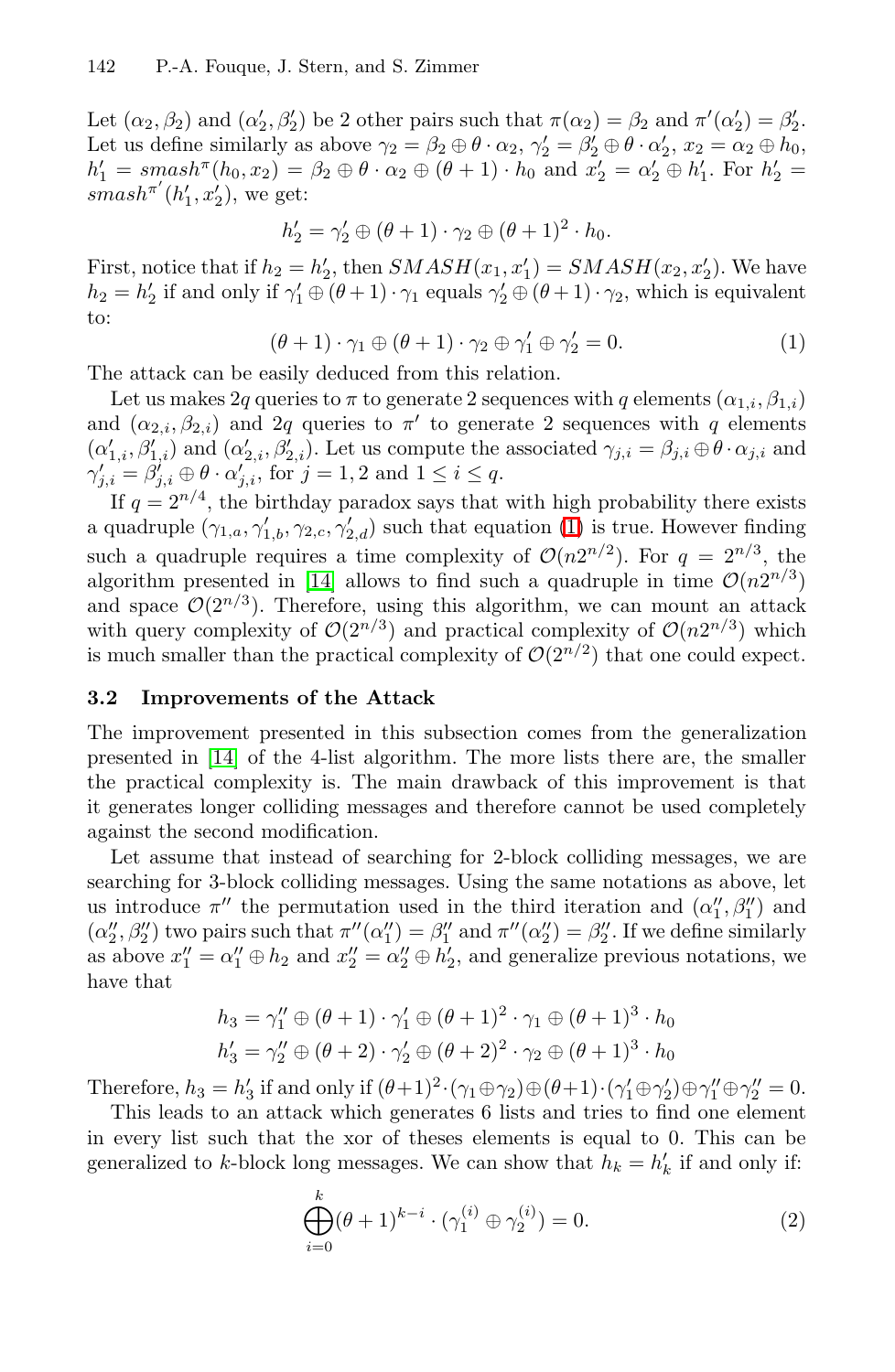The algorithm in [14] finds such a 2k-tuple in time  $\mathcal{O}(k \cdot 2^{n/(1+\log_2(2k))})$  and requires 2k lists of size  $\mathcal{O}(2^{n/(1+\log_2(2k)}))$ , therefore it requires to make  $\mathcal{O}(k \cdot 2^{n/(1+\log_2(2k))})$  queries to generate all these lists. The complexity of the attack is optimal for  $2k = 2^{\sqrt{n}}$  and in this case the practical complexity is equal to  $\mathcal{O}(2^{2\sqrt{n}})$ .

This improvement can be applied for all values of  $k$  when the first modification is used and therefore this version of SMASH can be attack in  $\mathcal{O}(2^{2\sqrt{n}})$ , generating messages of  $2^{\sqrt{n}-1}$  blocks. For  $n = 256$ , this means a complexity of  $c \cdot 2^{32}$  for a small constant c and messages of  $2^{15}$  256-bit blocks, that is of 1 Mo.

However, it can be applied only for  $k \leq t-1$  when the second modification is used. Therefore against this modification, the improved attack has a practical complexity of  $\mathcal{O}(t \cdot 2^{n/(2+\log_2(t-1))})$ , that is  $\mathcal{O}(2^{n/4})$  and  $\mathcal{O}(2^{n/5})$  for  $t = 8$  and  $t = 16$  respectively, as proposed by Knudsen [6] (we remind that t denotes the number of iterations using the classical SMASH compression function before the use of an alternate secure compression function). For  $n = 256$ , this gives a complexity of approximately 2<sup>64</sup> and 2<sup>52</sup>.

# **4 Collision Resistance of the Generalized Design**

Now, we examine the collision resistance of the generalized version we propose. Firstly, we prove that a collision attack requires at least  $\Omega(2^{n/4})$  queries to succeed with good probability. Secondly, we give a collision attack against our scheme with a query complexity of  $\mathcal{O}(2^{3n/8})$ , but a practical complexity of  $\mathcal{O}(2^{3n/4})$ . Most often this attack generates two messages of different length and therefore does not work anymore if the Merkle-Damgård strengthening is used. In this latter case, the best attack we have against our scheme is the birthday paradox attack with  $\mathcal{O}(2^{n/2})$  queries and a practical complexity of  $\mathcal{O}(n2^{n/2})$ .

#### **4.1 Security Proof**

The attack presented in [4] shows in particular that one cannot expect to *prove* the collision resistance of SMASH if more than  $\mathcal{O}(n)$  queries are made. On the contrary, we prove here that if we replace the multiplication by  $\theta$  by a strong permutation (modelized by an ideal cipher), then one can prove that at least  $\Omega(2^{n/4})$  queries are required to break collision resistance, and therefore that such an attack has a practical complexity greater than  $2^{n/4}$ . This proof is valid even if the Merkle-Damgård strengthening is not used.

**Theorem 1.** *Let* A *be a computationally unbounded adversary which makes at most* Q *queries. Its advantage in breaking* H *collision resistance is upper bounded by:*

$$
\mathsf{adv}^{\mathsf{Coll}}_H\left(A\right) \leq \frac{2Q^4}{2^n}.
$$

*Proof.* A collision adversary is allowed to make at most Q queries to either  $\pi_1$ ,  $\pi_2, \pi_1^{-1}$ , or  $\pi_2^{-1}$ . We show that the probability that the adversary finds a collision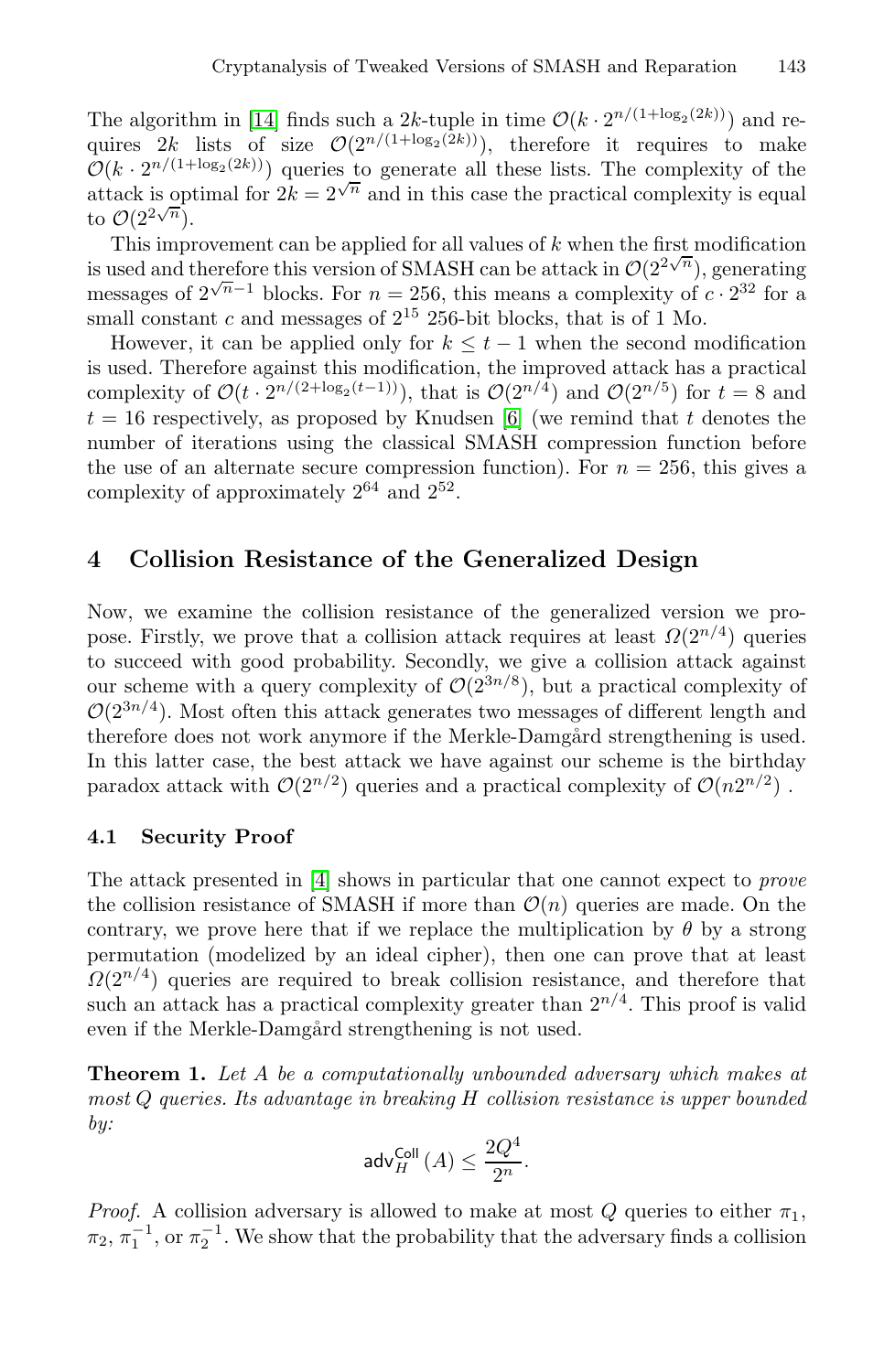

**Fig. 2.** An example of graph. In gray is the tree <sup>T</sup>.

for H is upper bounded by  $Q^4/2^n$ . The permutations  $\pi_1$ ,  $\pi_2$  and the initial value IV are chosen randomly.

THE GRAPH CONSTRUCTION. First, we introduce the following graph construction. Let  $R_1 = \{(\alpha_i, \beta_i)_{1 \leq i \leq q_1}\}$  be  $q_1$  pairs such that  $\pi_1(\alpha_i) = \beta_i$  and  $R_2 =$  $\{(\alpha'_j, \beta'_j)_{1 \leq j \leq q_2}\}\$ be  $q_2$  pairs such that  $\pi_2(\alpha'_j) = \beta'_j$ . We define  $\Delta_{i,j} = \alpha_i \oplus \alpha'_j$ and  $\tilde{\Delta}_{i,j} = \beta_i \oplus \beta'_j \oplus \alpha_i \oplus \alpha'_j$  for  $1 \leq i \leq q_1$  and  $1 \leq j \leq q_2$ . We construct a labelled directed graph  $G = (V, E)$ . The set of vertices V contains the bit strings  $\Delta_{i,j}, \Delta_{i,j}$  and IV (that is at most  $2q_1 \cdot q_2 + 1$  nodes). The set of edges E contains the directed edges  $(\Delta_{i,j}, \tilde{\Delta}_{i,j})$  labelled with  $(\alpha_i, \beta_i)$  denoted  $((\Delta_{i,j}, \tilde{\Delta}_{i,j}), \alpha_i, \beta_i)$ (there are exactly  $q_1 \cdot q_2$  labelled directed edges, possibly several edges between the same pair of nodes).

We define a path in the graph G as a sequence of edges  $p = (e_1, \ldots, e_\ell)$  such that for each of its edge  $e_i$ ,  $1 \leq i \leq \ell - 1$  the output vertex is equal to the input vertex of  $e_{i+1}$ . Let us denote  $\Delta \stackrel{p}{\leadsto} \Delta'$  which means that either  $\Delta = \Delta'$  (and p is empty) or there exists a path  $p = (e_1, \ldots, e_\ell)$  for which the input vertex of  $e_1$ is  $\Delta$  and the output vertex of  $e_{\ell}$  is  $\Delta'$ .

Correspondence between the hash function and the graph con-STRUCTION. A message  $x = (x_1, \ldots, x_\ell)$  is said to be *valid* if one can compute its digest value thanks to the already made requests, that is if and only if:  $h_0 = IV$ and for every  $k \ge 1$ ,  $(x_k, \pi_1(x_k)) \in R_1$  and  $(x_k \oplus h_{k-1}, \pi_2(x_k \oplus h_{k-1})) \in R_2$ , with  $h_k = \pi_1(x_k) \oplus \pi_2(x_k \oplus h_{k-1}) \oplus h_{k-1}$ . Let us denote by M the set of all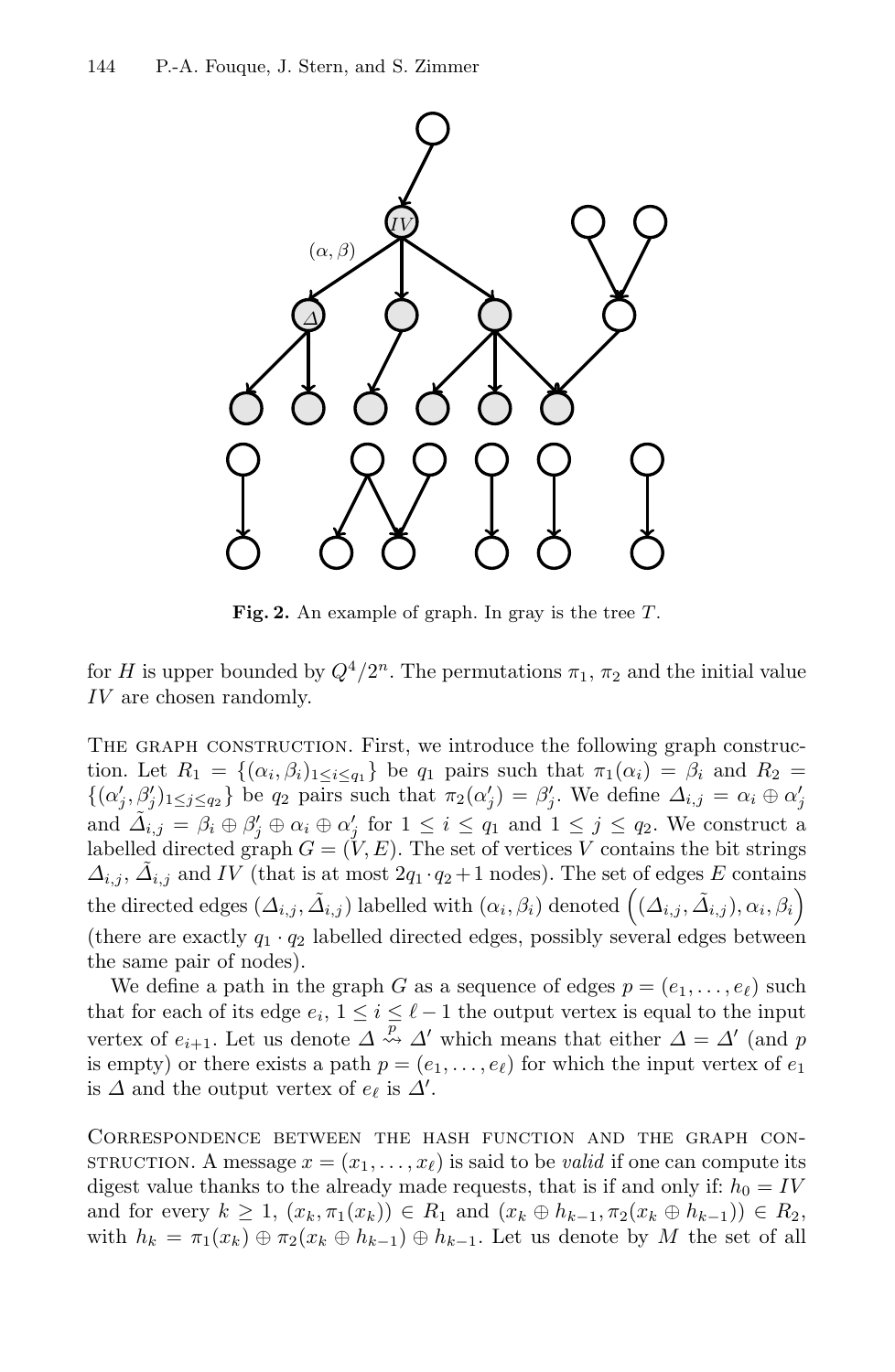the valid messages. Let  $P$  be the set of all non-empty paths in  $G$  with  $IV$  as input node, that is  $P = \{p \neq \emptyset | \exists \Delta \in V, IV \stackrel{p}{\leadsto} \Delta\}$ . We now show that there is a bijection between P and M.

Let  $p = (e_1, \ldots, e_\ell)$  be a non-empty path from IV to a node  $\Delta$ . For this path p we construct a message  $x = (x_1, \ldots, x_\ell)$ , such that  $H(x) = \Delta$ , where x is defined as follows. For the  $k^{\text{th}}$  edge  $e_k$ , by construction, there exists (a unique)  $(i_k, j_k)$  such that  $e_k = ((\Delta_{i_k, j_k}, \tilde{\Delta}_{i_k, j_k}), \alpha_{i_k}, \beta_{i_k}),$  and we define  $x_k = \alpha_{i_k}$ . Using the same notations as in the definition of H one can easily check that  $h_0 = IV =$  $\Delta_{i_1,j_1}$ , and for all other  $1 \leq k \leq \ell$ ,  $h_k = \Delta_{i_{k+1},j_{k+1}} = \tilde{\Delta}_{i_k,j_k}$ :

$$
h_k = f(h_{k-1}, x_k) = \pi_1(x_k) \oplus \pi_2(x_k \oplus h_{k-1}) \oplus h_{k-1}
$$
  
=  $\pi_1(\alpha_{i_k}) \oplus \pi_2(\alpha_{i_k} \oplus \Delta_{i_k, j_k}) \oplus \Delta_{i_k, j_k} = \pi_1(\alpha_{i_k}) \oplus \pi_2(\alpha'_{j_k}) \oplus \alpha_{i_k} \oplus \alpha'_{j_k}$   
=  $\beta_{i_k} \oplus \beta'_{j_k} \oplus \alpha_{i_k} \oplus \alpha'_{j_k} = \tilde{\Delta}_{i_k, j_k} = \Delta_{i_{k+1}, j_{k+1}}.$ 

Therefore x is valid and  $H(x) = h_{\ell} = \tilde{\Delta}_{i_{\ell},j_{\ell}} = \Delta$ . We say that p induces the message x. One can check easily that if  $p \neq p'$  induce respectively x and x', then  $x \neq x'.$ 

Conversely, let  $x = (x_1, \ldots, x_\ell)$  be a valid message and p be the path defined as  $p = (e_1, ..., e_\ell)$  with  $e_k = ((h_{k-1}, h_k), x_k, \pi_1(x_k))$  (we remind that  $h_0 = IV$ and  $h_k = f(h_{k-1}, x_k)$ . The path p is clearly in P. We say that x induces p. One can check easily that if  $x \neq x'$  induce respectively a path p and p' in G then  $p \neq p'$ .

Therefore, finding two colliding messages in  $M$  is equivalent to find two paths in P with the same output nodes. We say that these two paths collide and that there is a collision in  $G$ .

Upper bound of the collision probability. Consider now the collision adversary. Let us assume that it has already made  $q_1$  queries to  $\pi_1$  or  $\pi_1^{-1}$  and  $q_2$  queries to  $\pi_2$  or  $\pi_2^{-1}$ . These queries induce two sets  $R_1$  and  $R_2$ , and a graph G defined as above. We also introduce the following sets:

$$
T = \{ \Delta \in V \mid \exists p, IV \stackrel{p}{\leadsto} \Delta \}
$$
  
\n
$$
A = \{ \alpha \mid \exists 1 \le j \le q_2, \exists \Delta \in T, \alpha'_j \oplus \Delta = \alpha \}
$$
  
\n
$$
B = \{ \gamma \mid \exists 1 \le j \le q_2, \exists \Delta' \in V, \beta'_j \oplus \alpha'_j \oplus \Delta' = \gamma \}
$$

Without loss of generality, we can assume that the adversary is ready to make a query to  $\pi_1$  or  $\pi_1^{-1}$ . Let us denote by  $(\tilde{\alpha}, \tilde{\beta} = \pi_1(\tilde{\alpha}))$  the pair induced by this query. With this query the graph  $G$  expands, new edges are generated. Let us denote by  $\tilde{G}$  the graph after this expansion and similarly  $\tilde{T}$  the expansion of  $T$ and  $\ddot{P}$  the expansion of  $P$ .

We now show that if there is a collision in  $\tilde{G}$ , then  $\beta \oplus \tilde{\alpha} \in B$  and  $\tilde{\alpha} \in A$  with high probability. Assume that there is a collision in  $\tilde{G}$  but not in G. Let  $\Delta$  be a node in  $\tilde{G}$ , let p, p' be two paths in  $\tilde{P}$  such that  $p \neq p'$ ,  $IV \stackrel{p}{\leadsto} \Delta$  and  $IV \stackrel{p'}{\leadsto} \Delta$ in  $\tilde{G}$ . Let us denote  $(IV, \Delta_1, \ldots, \Delta_\ell = \Delta)$  the sequence of vertices crossed by p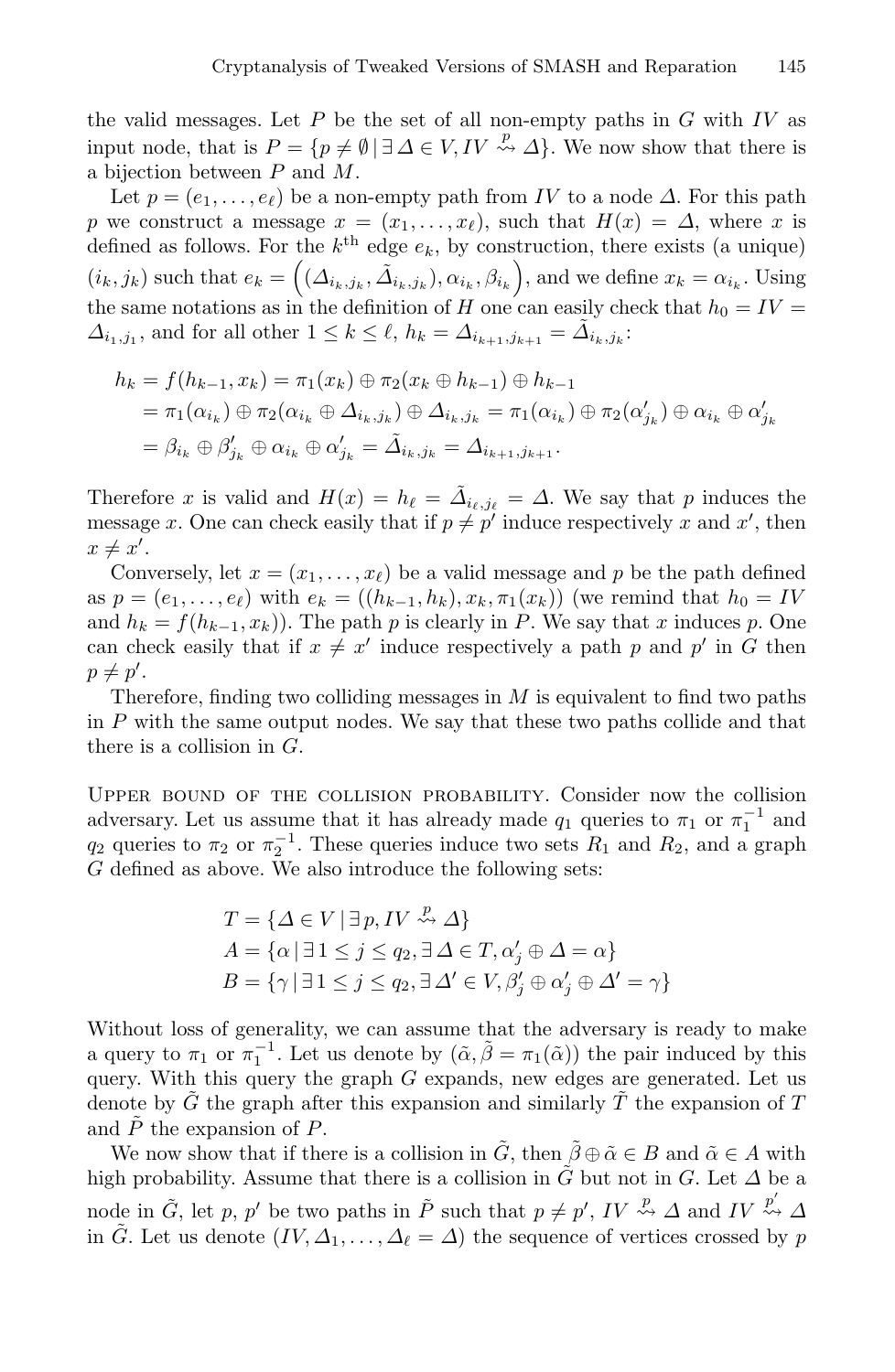in  $\tilde{G}$  and  $(IV, \Delta'_1, \ldots, \Delta'_m = \Delta)$  the sequence of vertices crossed by  $p'$  in  $\tilde{G}$ . As there is not any collision in  $G$ , then either p or p' is not in P. Let us say it is p.

Note that with high probability  $\Delta$  is already in G and was not generated by the expansion. If it were not the case, then there would be  $i \neq j$  such that  $\Delta = \tilde{\beta} \oplus \beta'_i \oplus \alpha'_i = \tilde{\beta} \oplus \beta'_i \oplus \alpha'_i$ . This implies that  $\beta'_i \oplus \alpha'_i = \beta'_i \oplus \alpha'_i$ . The probability that there exists such a pair  $(i, j)$  is upper bounded by  $q_2^2/2^n$ . Let us assume that such a pair does not exist and therefore that  $\Delta$  is already in G.

Let a be the smallest integer such that there exists r suffix of p with  $\Delta_a \stackrel{r}{\leadsto} \Delta_\ell$ in G (hence  $\Delta_a \in V$ ), that is r exists before the expansion. Due to the previous remark, a exists and  $a \leq \ell$ . As  $\Delta_{a-1} \notin r$ , it means that the edge  $(\Delta_{a-1}, \Delta_a)$  is generated by the expansion, that is there exists j such that  $\Delta_{a-1} = \tilde{\alpha} \oplus \alpha'_i$  and  $\Delta_a = \tilde{\beta} \oplus \tilde{\alpha} \oplus \beta'_i \oplus \alpha'_i$ . Therefore we have  $\tilde{\beta} \oplus \tilde{\alpha} \in B$ .

Similarly, let  $\check{b}$  be the greatest integer such that, there exists r' prefix of p with IV  $\stackrel{r'}{\rightsquigarrow} \Delta_b$  in G (hence  $\Delta_b \in T$ ). As  $\Delta_{b+1} \notin r'$ , it means that the edge  $(\Delta_b, \Delta_{b+1})$ is generated by the expansion, that is there exists j such that  $\Delta_b = \tilde{\alpha} \oplus \alpha'_i$  and  $\Delta_{b+1} = \tilde{\beta} \oplus \tilde{\alpha} \oplus \beta'_j \oplus \alpha'_j$ . Therefore we have  $\tilde{\alpha} \in A$ .

If it is  $\pi_1$  which was queried by  $\tilde{\alpha}$ , then the collision probability is upper bounded by:

$$
\frac{\#B}{2^n - q_1} \le \frac{\#V \cdot q_2}{2^n - q} \le \frac{2(2q_1q_2 + 1)q_2}{2^n} \le \frac{2q^3}{3 \cdot 2^n} \le \frac{q^3}{2^n},
$$

where  $q = q_1 + q_2$ . The last inequality is true because the function  $x \mapsto 2(2(q$  $x(x+1)x$  reaches its maximum for  $x \approx 2q/3$  and is smaller than  $2q^3/3$  at this point. The collision probability can be similarly upper bounded by  $q^3/2^n$  if it is  $\pi_1^{-1}$  which was queried.

Therefore, at the  $q^{\text{th}}$  iteration, the success probability is lower than  $2q^3/3$ .  $2^{n} + q^{2}/2^{n}$ , and at the end the success probability is lower than  $\sum_{q=1}^{Q} (2q^3/3 \cdot 2^n + q^2/2^n) \leq Q^4/2^n.$ 

### **4.2 Attacks**

Now we present an attack against the entire hash function, this gives upper bounds of its collision resistance. Before that, note that the birthday paradox allows to easily construct a collision attack which succeeds with probability nearly 1 with  $\mathcal{O}(2^{n/2})$  queries to  $\pi_1$  and  $\pi_2$  and time complexity of  $\mathcal{O}(n2^{n/2})$ . This attack generates two 1-block messages which collide and therefore works even if the Merkle-Damgård strengthening is used (see the full version of the paper for a description of this attack).

We present now an attack which succeeds with probability nearly 1. It is a better attack than the birthday attack since its query complexity is only equal to  $2 \cdot 2^{3n/8}$ , but it has a practical complexity of  $\mathcal{O}(n2^{3n/4})$ . Moreover, one does not control the size of the two messages generated during the attack and most probably they won't have the same size. Therefore the Merkle-Damgård strengthening allows to thwart the attack. Our analysis of this latter is heuristic and not proved.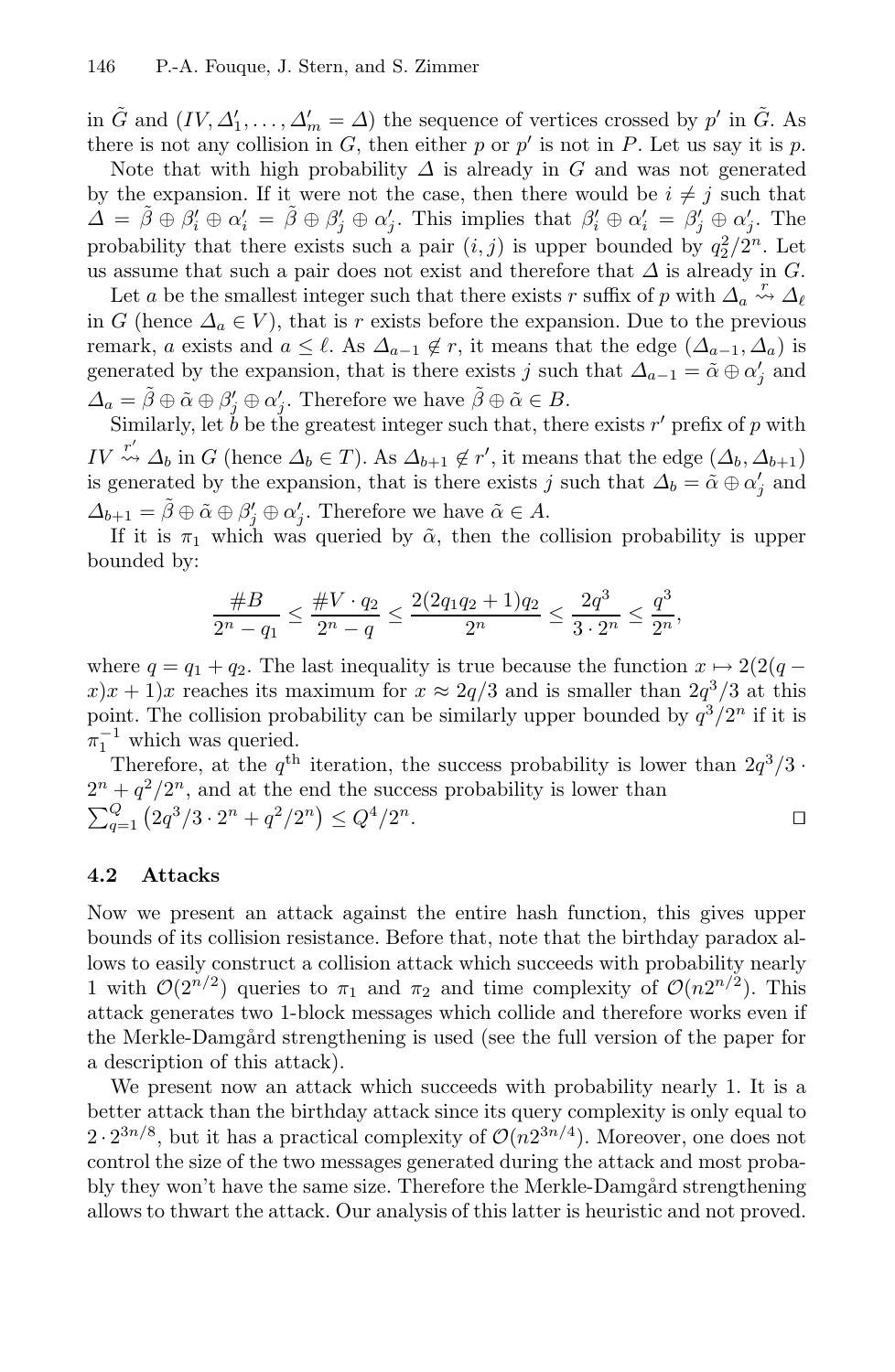However, we have tested the attack for several values of n up to  $n = 40$  and it turned out to work well in practice.

**Proposition 1.** *For*  $Q \geq 2^{3n/8+2}$  *there is a computationally unbounded collision adversary with high success probability.*

SKETCH OF THE ATTACK. In the sequel, first we explain how we make the queries, then we informally evaluate the expected number of messages for which we are able to compute the hash. For a precise algorithm, see the full version of the paper. Note that the following attack is inspired from the way we have proved the collision resistance : we introduce the same tree  $T$  and try to make it grow as much as possible, so that it quickly contains  $2^{n/2}$  vertices.

Let  $\alpha_0$  and  $\beta_0$  be two random *n*-bit strings such that  $\alpha_0 \oplus \beta_0 = IV$ . Let q be an integer. We generate the sequences  $(\alpha_i)_{0 \leq i \leq q}$ , and  $(\beta_i)_{0 \leq i \leq q}$  such that for all  $1 \leq i \leq q$ ,  $\alpha_i = \pi_1(\alpha_{i-1}) \oplus \alpha_{i-1}$ , and  $\beta_i = \pi_2(\beta_{i-1}) \oplus \beta_{i-1}$ . For all  $0 \leq i, j \leq j$ q, let us define  $\Delta_{i,j} = \alpha_i \oplus \beta_j$ . Note that we make  $Q = 2q$  queries to  $\pi_1$  and  $\pi_2$ , and we generate about  $(q + 1)^2$  different  $\Delta_{i,j}$ . We generate the sequences this way, because we have the following interesting property: for all  $(i, j)$ ,  $f(\Delta_{i,j}, \alpha_i) =$  $\Delta_{i+1,j+1}$ . Therefore, for all  $1 \leq \ell \leq q$ , the message  $\alpha_0 || \alpha_1 || \dots || \alpha_{\ell-1}$  hashes to  $\Delta_{\ell,\ell}$  and if  $\Delta_{k,k} = \Delta_{i,j}$ , then for all  $1 \leq \ell \leq q - \max(i,j)$  the message  $M_{k,i,j,\ell} =$  $\alpha_0 \|\alpha_1\| \ldots \|\alpha_{k-1}\|\alpha_i\|\alpha_{i+1}\| \ldots \|\alpha_{i+\ell-1}\|$  hashes to  $\Delta_{i+\ell,j+\ell}$ . Such a triplet  $(k, i, j)$ is called a *colliding triplet* and the message  $M_{k,i,j,\ell}$  is a preimage of  $\Delta_{i+\ell,j+\ell}$  for H.

If there are many different colliding triplets  $(i, j, k)$ , so we are able to find a preimage for many different values  $\Delta_{i+\ell,i+\ell}$ . Let us introduce the graph  $T =$  $(V, E)$  where:

$$
V = \{ \Delta_{a,b} | \exists \text{ a colliding triplet } (k, i, j) \text{ s.t. } a - i = b - j \ge 0 \}
$$
  

$$
\cup \{ \Delta_{a,a}, 0 \le a \le q \}
$$
  

$$
E = \{ (\Delta_{a,b}, \Delta_{a+1,b+1}) \text{ s.t. } 0 \le a, b \le q - 1, \Delta_{a,b} \in V \}.
$$

Note that we are able to find a preimage for all  $\Delta_{a,b} \in V$  and that T is a tree if and only if there is no collision (otherwise we are able to find a cycle in T and there are two ways to reach some  $\Delta_{a,b} \in V$ ). Therefore, our goal is to make V grow up to a size of about  $2^{n/2}$  vertices so that a collision occurs. In the following we explain informally why this happens with high probability for  $q = 2^{3n/8+1}$ . This analysis considers that the  $\alpha_i$  and  $\beta_j$  are uniformly distributed, which is of course not the case. However, we expect that the analysis gives a good intuition of what happens.

Let us evaluate roughly the expected value of  $T$  size, denoted  $t$ . Note that T contains at least the  $q + 1$  vertices  $\Delta_{a,a}$ . If  $(i, j, k)$  is a collision triplet with  $i \neq j$ , then all the  $\Delta_{i+\ell,j+\ell}$ , with  $0 \leq \ell \leq q - \max(i,j)$ , are added to T. Thus, if  $\mathcal{S}et = \{(i, j, k) \text{ s.t. } i \neq j, i \neq k, j \neq k\}$ , we have:

$$
t \approx 1 + q + \sum_{(i,j,k)\in Set} \mathbb{1}_{\{\Delta_{k,k} = \Delta_{i,j}\}}(q - \max(i,j)),
$$
  
therefore,  $\mathbb{E}(t) \approx 1 + q + \sum_{(i,j,k)\in Set} \Pr[\Delta_{k,k} = \Delta_{i,j}] (q - \max(i,j)).$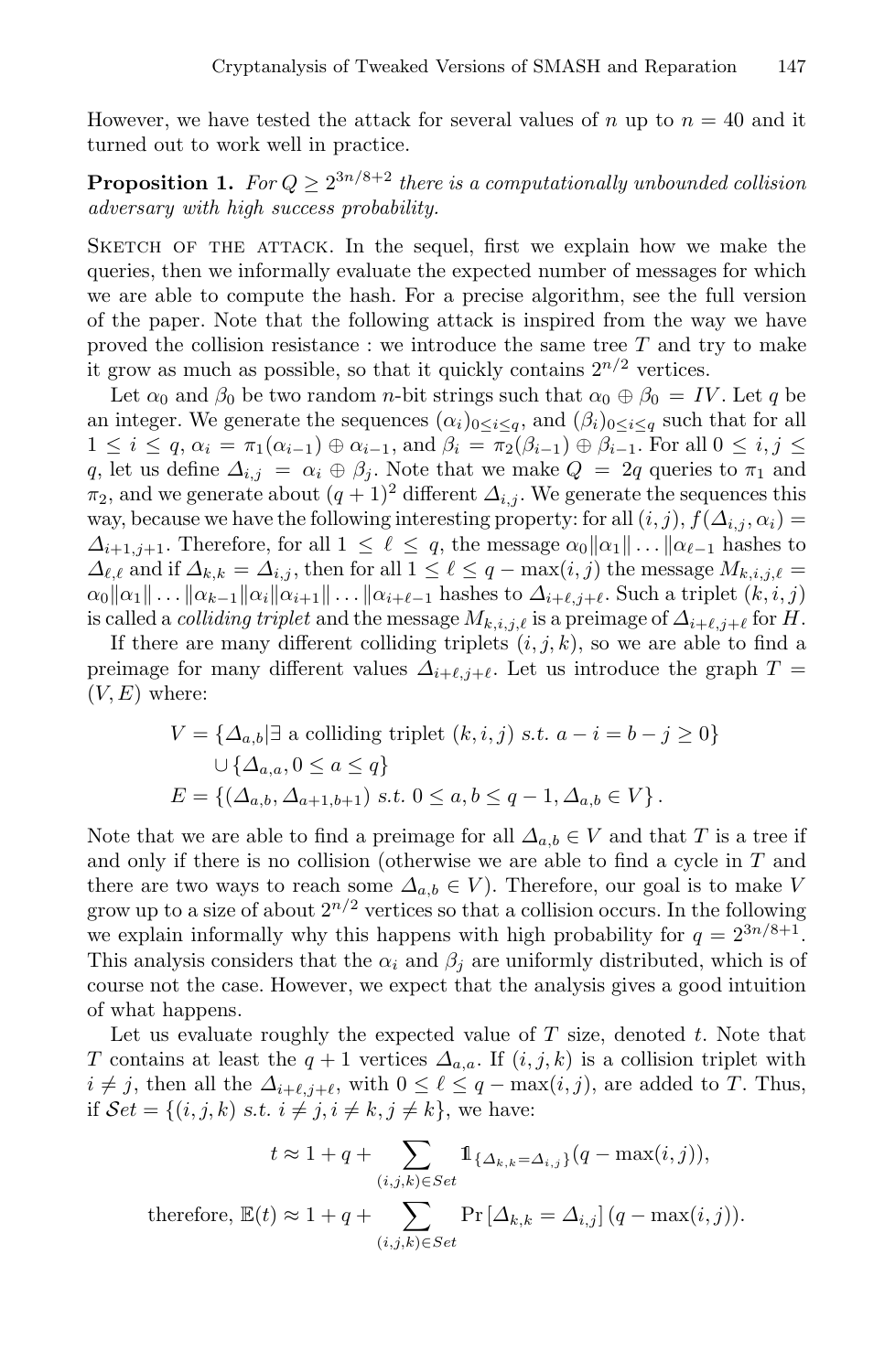| $\overline{n}$ |                | number of experiments size of $T$ |      | percentage of success |
|----------------|----------------|-----------------------------------|------|-----------------------|
|                | $36 \, 2^{15}$ | 10000                             | 010  | 52\%                  |
|                | $40 2^{16.5} $ | .000                              | 0.20 | 59%                   |

**Fig. 3.** Experimental results

where 1 denotes the characteristic function. If the  $\alpha_i$  and  $\beta_j$  were uniformly distributed (which is *not* the case) then we would have that  $Pr[\Delta_{k,k} = \Delta_{i,j}]$  $1/2^n$  and therefore that

$$
\mathbb{E}(t) \approx 1 + q + \frac{1}{2^n} \sum_{(i,j,k) \in Set} (q - \max(i,j))
$$
  
= 1 + q +  $\frac{q(q+1)(q-1)(q-2)}{3 \cdot 2^n} \approx \frac{q^4}{3 \cdot 2^n}.$ 

We can conclude that for  $q = 2^{3n/8}$ , we can expect that T contains more than  $2^{n/2}$  vertices and, in this case, hope that the birthday paradox applies here so that two of these vertices collide. As already stated, if there is such a collision the attack is finished, we are able to find two messages which collide for  $H$ .  $\Box$ 

Complexity of the attack and experimental results. The precise algorithm is described in the full version of the paper. The attack requires  $\mathcal{O}(2^{3n/8})$ queries to  $\pi_1$  and  $\pi_2$ ,  $\mathcal{O}(2^{n/2})$  in space (to store T) and  $\mathcal{O}(n2^{3n/4})$  in time (because we have to search for *all* the colliding triplets  $(i, j, k)$  with  $1 \leq i, j, k \leq$  $2^{3n/8}$ , that is all the triplets  $(i, j, k)$  such that  $\Delta_{k,k} = \alpha_i \oplus \beta_j$ .

We have run several tests for  $n$  equals 36 and 40. For that, we have used the blockcipher RC5 with two random keys and with a random  $IV$ . The results are blockerpher KC3 with two random keys and with a random  $IV$ . The results are summarized in figure 3. It appears that for  $Q = 2\sqrt{2} \cdot 2^{3n/8}$ , in all experiments the tree T contains between  $2^{n/2}$  and  $2^{n/2+1}$  vertices and a collision is found at least half the time. This validates our heuristic analysis of the attack.

NOTE. We have studied some other constructions of a compression function using only two permutations and some "xor". Some lead to hash functions which are trivially breakable, for all the others a variant of this attack could be applied (sometimes this variant is tricky and requires to make oracle queries to  $\pi_1^{-1}$  or  $\pi_2^{-1}$ ).

# **5 Security against Preimage of the Generalized Construction**

#### **5.1 Security Proof**

In this section we prove that the preimage resistance of our construction is provably in  $\mathcal{O}(2^{n/2})$  queries. Note that in the design of the compression function, we have added a feed-forward (more precisely, we xor the chaining value to the output of the two permutations) exclusively in order to prevent trivial preimage attacks against the compression function (removing this feed-forward does not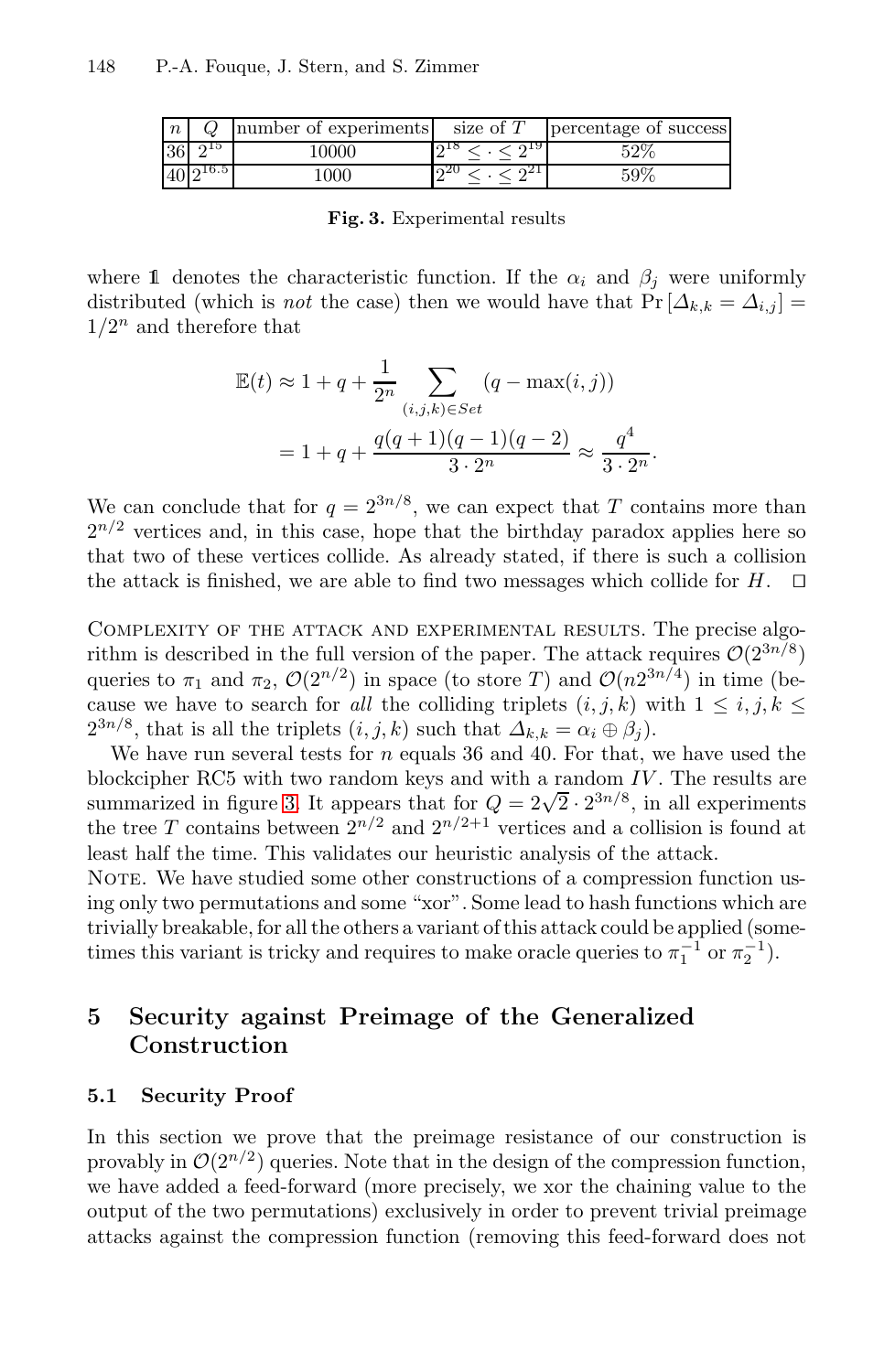alter the collision resistance). Thus, the compression function is provably collision resistant up to  $\mathcal{O}(2^{n/2})$  queries. That is what we show in the following. Since finding a preimage for the whole hash function implies finding a preimage for the compression function, this implies that the whole hash function is provably preimage resistant as long as less than  $\mathcal{O}(2^{n/2})$  queries have been made.

**Proposition 2.** *Let* A *be a computationally unbounded adversary which makes at most* Q *queries, its advantage in breaking* f *preimage resistance is upper bounded by*  $Q^2/2^n$ *.* 

*Proof.* Let  $\alpha$  and  $\alpha'$  be two queries made respectively to  $\pi_1$  and  $\pi_2$  and let  $\beta$  and β' be the respective answers (that is we have  $\beta = \pi_1(\alpha)$  and  $\beta' = \pi_2(\alpha')$ ). Let x be the value for which a preimage is searched. We have  $Pr[x = \alpha \oplus \beta \oplus \alpha' \oplus \beta'] =$  $\sum_{y} \Pr[\beta = x \oplus \alpha \oplus \alpha' \oplus y] \Pr[\beta' = y] = 1/2^n$ . The result is the same if  $\pi^{-1}$  is queried by  $\beta$  or if  $\pi^{-2}$  is queried by  $\beta'$ . Therefore, if A makes  $q_1$  queries to  $\pi_1$  or  $\pi_1^{-1}$  and  $q_2$  queries to  $\pi_2$  or  $\pi_1^{-2}$  (such that  $q_1 + q_2 = Q$ ) and obtains the pairs  $(\alpha_i, \beta_i)$  and  $(\alpha'_i, \beta'_i)$  respectively, the union bound says that the probability that there exists a pair  $(i, j)$  such that  $x = \alpha_i \oplus \beta_i \oplus \alpha'_i \oplus \beta'_i$  is upper bounded by  $q_1q_2/2^n$ , and thus by  $Q^2/2^n$ .

### **5.2 Optimality of the Proof and Attacks**

In [12], Rogaway and Steinberger present a generic  $\mathcal{O}(n2^{n/2})$  preimage attack against any 2-permutation based hash function. This means, as already stated, that our construction reaches the best security level against preimage that we can expect, namely  $\mathcal{O}(2^{n/2})$  queries; in this sense, the construction is optimal.

Besides, the attack of [12] against the whole hash function requires  $\mathcal{O}(n2^{n/2})$ queries, but the exact practical complexity is not established in general. However, in our case, its practical complexity seems greater than  $2<sup>n</sup>$ . This leads us to wonder what is the attack with the lowest practical complexity. Since finding a preimage for the compression function requires  $\mathcal{O}(n2^{n/2})$  in time, the Lai and Massey attack [8] can be used. This attack is an unbalanced meet-in-the-middle attack: we compute  $2^{n/4}$  preimages, hash  $2^{3n/4}$  messages and meet in the middle using the birthday paradox. This requires to make  $\mathcal{O}(2^{3n/4})$  queries and to make  $\mathcal{O}(n2^{3n/4})$  computations. This is still greater than  $\mathcal{O}(n2^{n/2})$  and it is an open problem to decrease the practical complexity of a preimage attack against the whole hash function.

**Acknowledgment.** The authors would like to thank Lars Knudsen for his useful comments. This work has been partially supported by the European Commission through the IST Program under Contract IST-2002-507932 ECRYPT, and the French RNRT/ANR SAPHIR Project.

# **References**

1. Bellare, M., Krovetz, T., Rogaway, P.: Luby-rackoff backwards: Increasing security by making block ciphers non-invertible. In: Nyberg, K. (ed.) EUROCRYPT 1998. LNCS, vol. 1403, pp. 266–280. Springer, Heidelberg (1998)